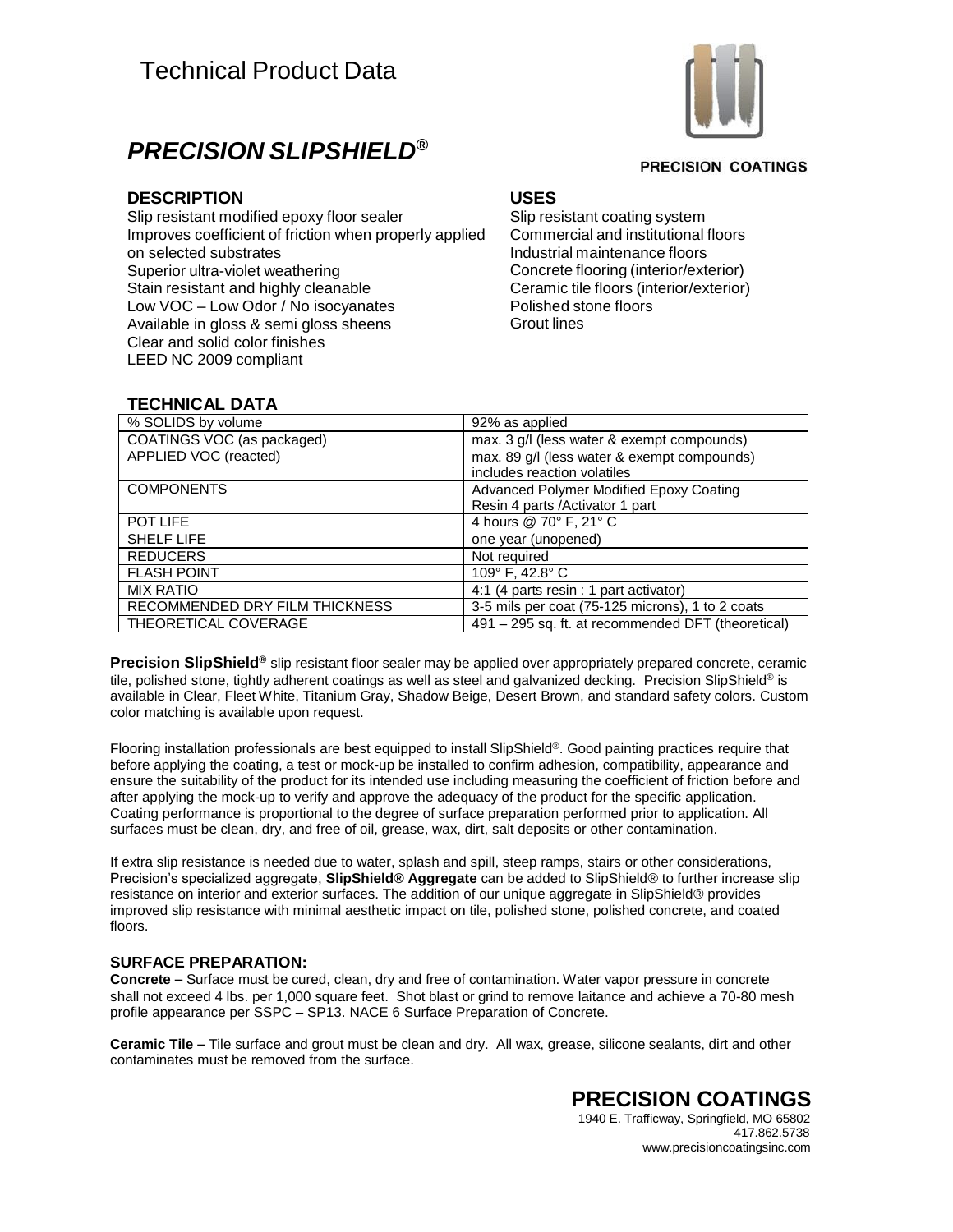# Technical Product Data

# *PRECISION SLIPSHIELD®*



#### **PRECISION COATINGS**

**Polished Stone Flooring –** Stone surface and grout must be clean and dry. All wax, grease, silicone sealants, dirt and other contaminates must be removed from the surface.

**Steel –** Clean the surface of all foreign material SSPC-SP1 and SSPC-SP2 or SSPC-SP3, SSPC-SP6 or SSPC-SP7. Substrate must be clean, dry and free of any contaminates prior to application. For primed substrates, follow the surface preparation instructions and recoat times for the specific primer used.

**Galvanized Steel –** Preparation shall meet ASTM D6386 –10. Remove all contaminants per SSPC-SP1, check for the presence of chromates or other passivation treatments per SSPC-SP16. If passivation treatment exists, brush-off blast cleaning per SSPC-SP16 is required. Complete removal of chromates or other passivating treatments must be confirmed by testing (SSPC-SP16 or ASTM B 201) prior to coating application.

**New and Existing Coated Surfaces –** Physically abrade existing coated surfaces thoroughly and completely with 180 grit or equivalent abrasive paper or scuff pad. . Substrate must be clean, dry and free of any contaminates prior to application of the Precision SlipShield®. For primed substrates, follow the surface preparation instructions and recoat times for the specific primer used.

#### **INSTRUCTIONS – MIX RATIO**

Stir SlipShield® Part A thoroughly prior to mixing SlipShield® Part A with SlipShield® Cure. Thoroughly mix Part A and Part B together to ensure a uniform mixture of the two parts. Mix 4 parts SlipShield® Part A with 1 part SlipShield® Cure. Additional reduction is not necessary.

#### **APPLICATION**

Precision SlipShield® is designed for application by professional coating applicators only. Precision SlipShield<sup>®</sup> is commonly applied by floor coating application pad, roller or brush. Utilize a 3/16" or 3/8" nap phenolic core roller. Application can also be done by spray. Recommended film thickness is 3.0 to 5.0 mils DFT. Air and surface temperature must be above 50° Fahrenheit and no more than 95° Fahrenheit during application. Surface temperatures must be at least  $5^{\circ}$  F (3 $^{\circ}$  C) above the dew point for application. Relative humidity below 40% will extend the dry times.

#### **APPLICATION EQUIPMENT**

Roller – 3/16" to 3/8" inch nap, phenolic core Brush – natural bristle Floor Coating Applicator Pad – Lambskin

#### **DRY TIMES**

Dry times @ 70˚F (21˚C) and 50% RH Tack Free 4 hours<br>Drv Time 24 hours 24 hours light traffic / 48 hours full traffic Recoat Clean surface and abrade with 180 grit abrasive paper prior to recoating,

#### **CLEAN UP**

Follow local, state and federal regulations. Clean all application equipment including spray equipment immediately after use. Acetone may be used to clean application equipment. PCI's 17000 Gun Cleaner is a VOC exempt cleaner and may be used for cleaning application equipment used to apply the Precision SlipShield<sup>®</sup> system. Refer to Safety Data Sheet for proper handling of products listed in this bulletin.

### **SLIPSHIELD® MAINTENANCE**

Precision SlipShield<sup>®</sup> can be cleaned and maintained with water and mild non-abrasive detergent cleaning. In order to optimize and maintain its slip-resistant properties, Precision SlipShield® should NOT be waxed. Facility owners and operators using SlipShield® are responsible for developing a daily maintenance plan and establishing a walkway audit schedule of the floors coated with SlipShield®.

### **PRECISION COATINGS**

1940 E. Trafficway, Springfield, MO 65802 417.862.5738 [www.precisioncoatingsinc.com](http://www.precisioncoatingsinc.com/)